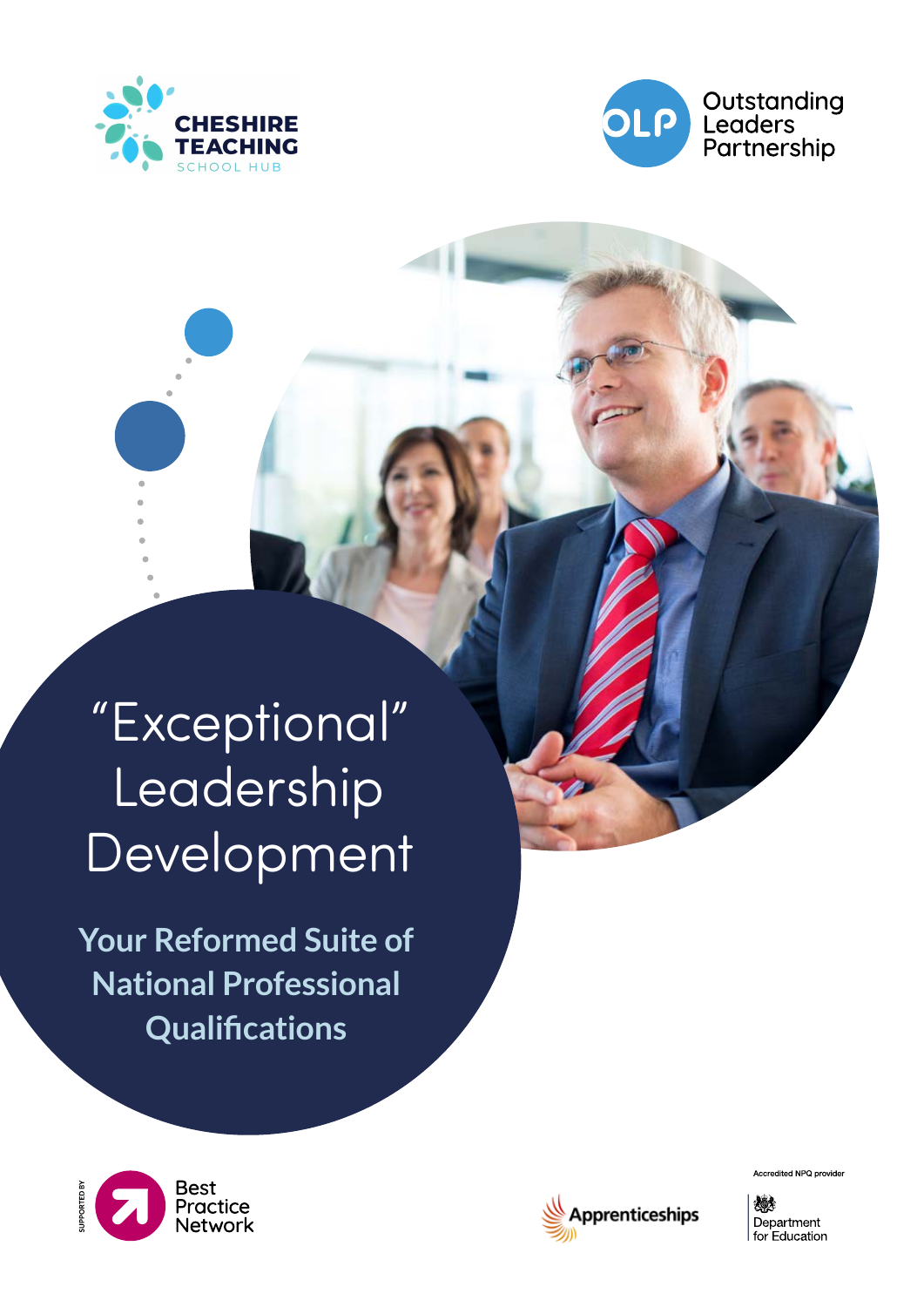Discover our National Professional Qualifications

| <b>Introduction</b><br><b>Flexible Learning</b>                           | 2   |
|---------------------------------------------------------------------------|-----|
|                                                                           |     |
|                                                                           | - 6 |
| NPQ for Leading Behaviour and Culture (NPQLBC) _________________________7 |     |
| NPQ for Leading Teacher Development (NPQLTD) 48                           |     |
|                                                                           | 9   |
|                                                                           | 10  |
| NPQ for Executive Leadership (NPQEL)                                      | 11  |
| <b>Apprenticeships</b>                                                    | 12  |
| Senior Leader Apprentice (with NPQSL) Level 5                             | 14  |
| Executive Leader Apprentice (with NPQEL) Level 7                          | 15  |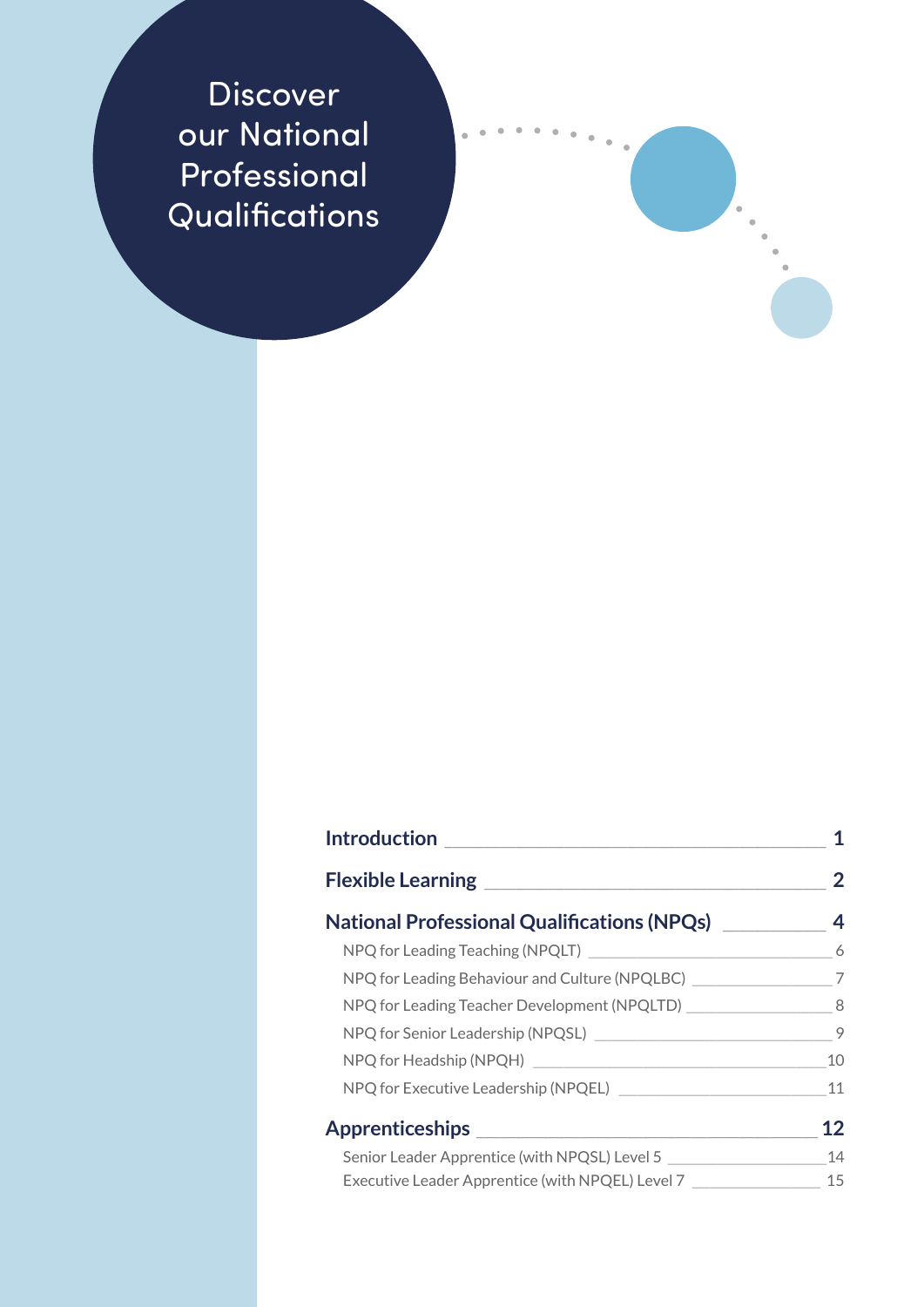# <span id="page-2-0"></span>Best Practice **Network**

Rated "an Exceptional Training Provider" by the DfE



**Best Practice Network** is an accredited, award-winning provider of training and professional development for schools and nurseries. In a recent quality review, our training and participant support was rated 'exceptional' by the DfE.

Home of the **Outstanding Leaders Partnership (OLP)**, our qualifications are all designed by serving school leaders and subject matter experts to support teachers at every stage of their career. As a leading provider of National Professional Qualifications (NPQs), we develop the leadership capabilities of thousands of middle leaders, senior leaders, headteachers and executive leaders across the country every year.

 In March 2021, we were appointed by the DfE as a national provider for the Early Career Framework (ECF) reforms. This enables us to work in partnership with schools and Teaching School Hubs to deliver a structured 2 year package of training and support for Early Career Teachers and their Mentors, supporting the DfE's teacher recruitment and retention strategy.

We complement this with a suite of accredited CPD programmes including Early Years Initial Teacher Training (EYITT), the National Award for SEN Coordination (NASENCO), Higher Level Teaching Assistant Status (HLTA), Level 4 Diploma for School Business Managers (DSBM) as well as a growing range of apprenticeships.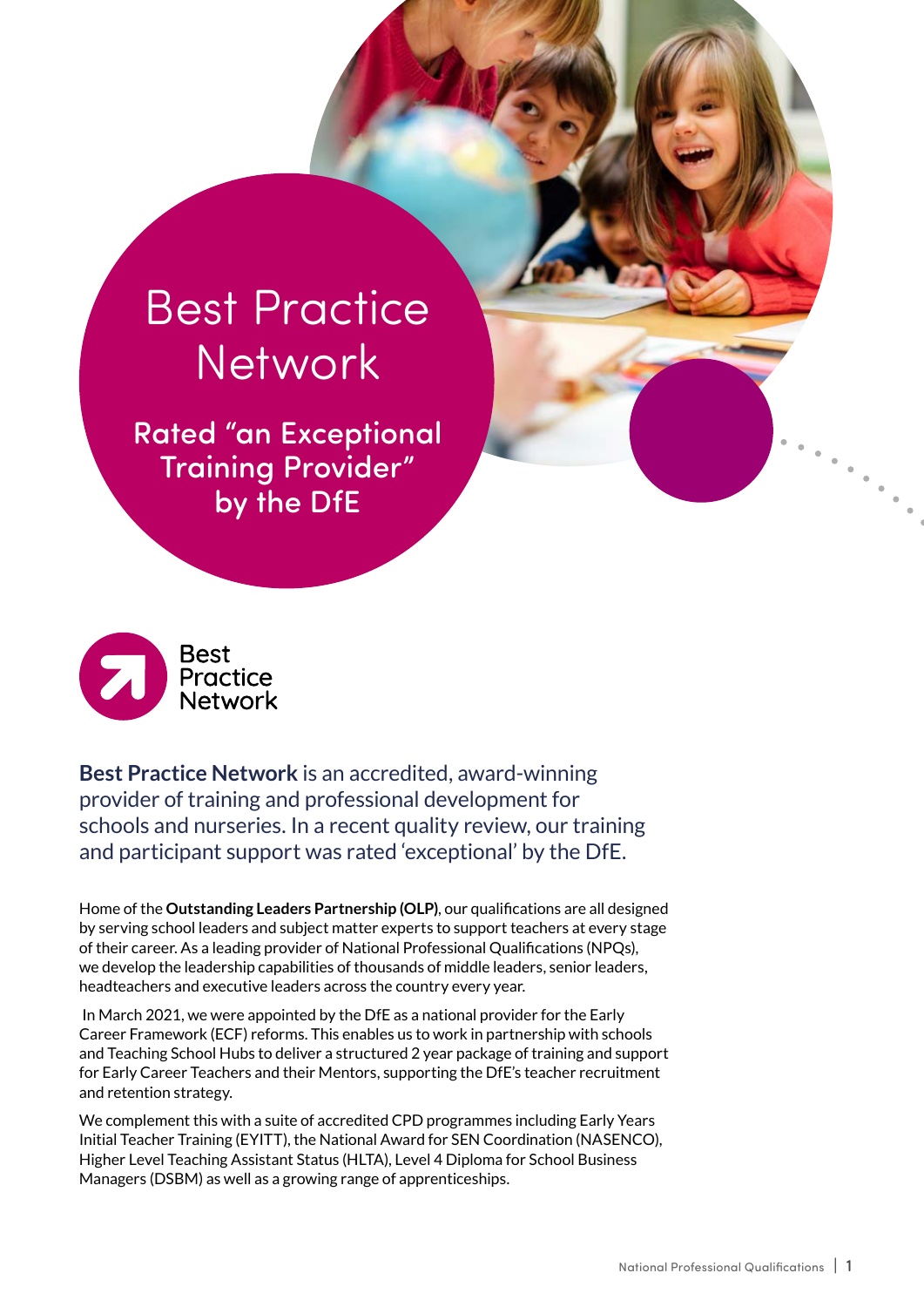<span id="page-3-0"></span>

# A flexible way to learn

Participants on Best Practice Network programmes get access to the highest quality development – crafted by former and practising education professionals and CPD experts and delivered in a way that is attuned to demanding work schedules.

Highly experienced facilitators – each one a practising expert in their field – work closely with participants from start to finish. Most of our programmes offer a blended approach that mixes online learning through our award-winning virtual learning environment and face-to-face learning through our national network of school-based providers.

And if getting out of school or setting is an issue, participants on some programmes can choose to learn exclusively online.

Whatever the learning approach, each participant gets access to a dedicated learning coach, mentor, or tutor, as well as regular opportunities to network and collaborate with their course colleagues.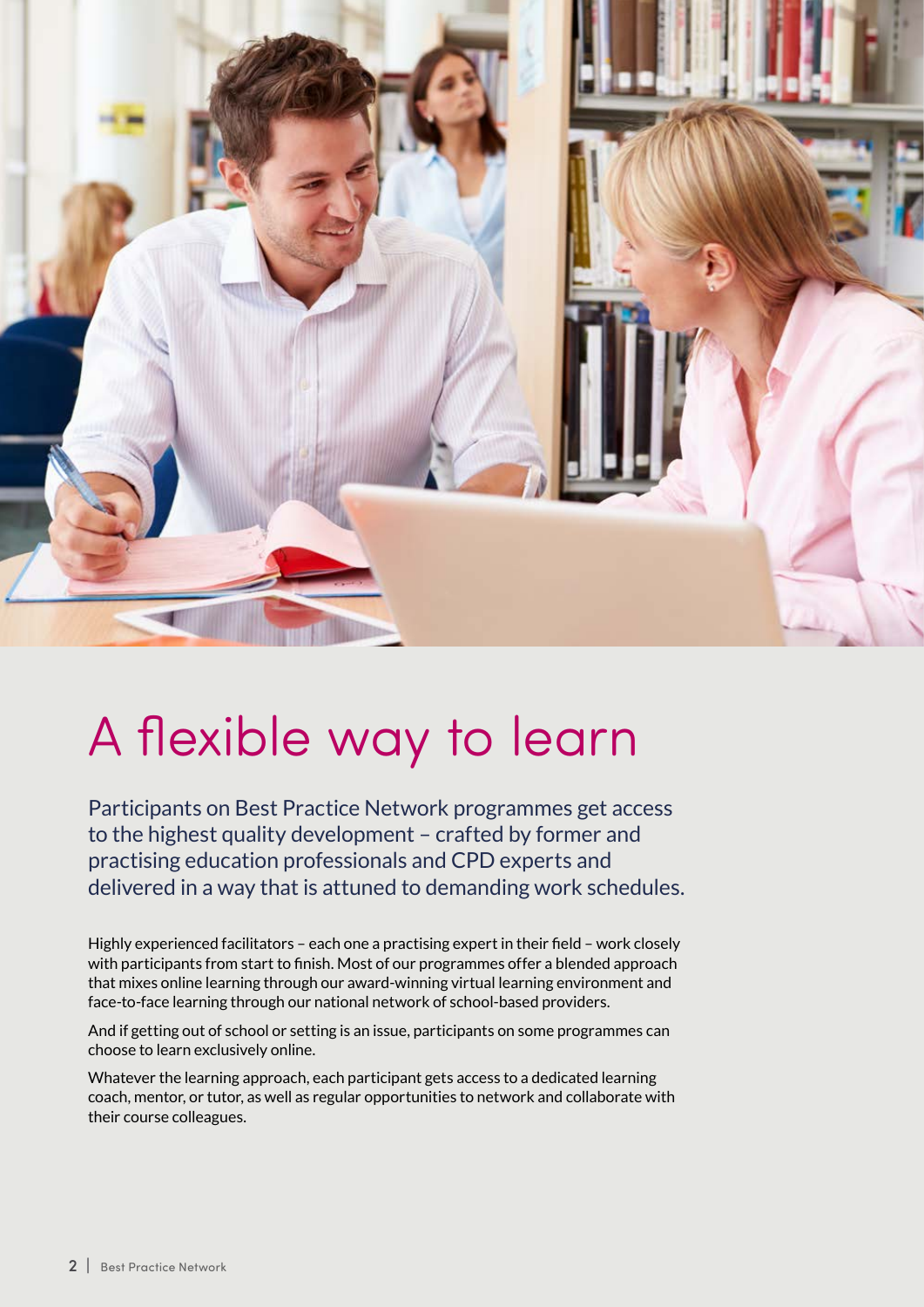### Our blended learning model

Our programmes make use of a blended delivery model consisting of face-to-face events, online study, and webinars.

Participants will attend face-to-face events if they choose to complete the programme via the blended delivery model. Our nationwide delivery network allows us to bring face-to-face training to a school near you and facilitated by local school leaders or local experts.

Participants access online learning and support via our virtual learning environment (VLE) Canvas. Through Canvas, participants are able to engage with their peers, access multimedia content, submit work for assessment and receive quality feedback from their mentor or tutor.



## Online-only delivery

Participants can choose to complete our programmes via our online delivery model. This approach includes facilitated online webinars as well as extra tutor support.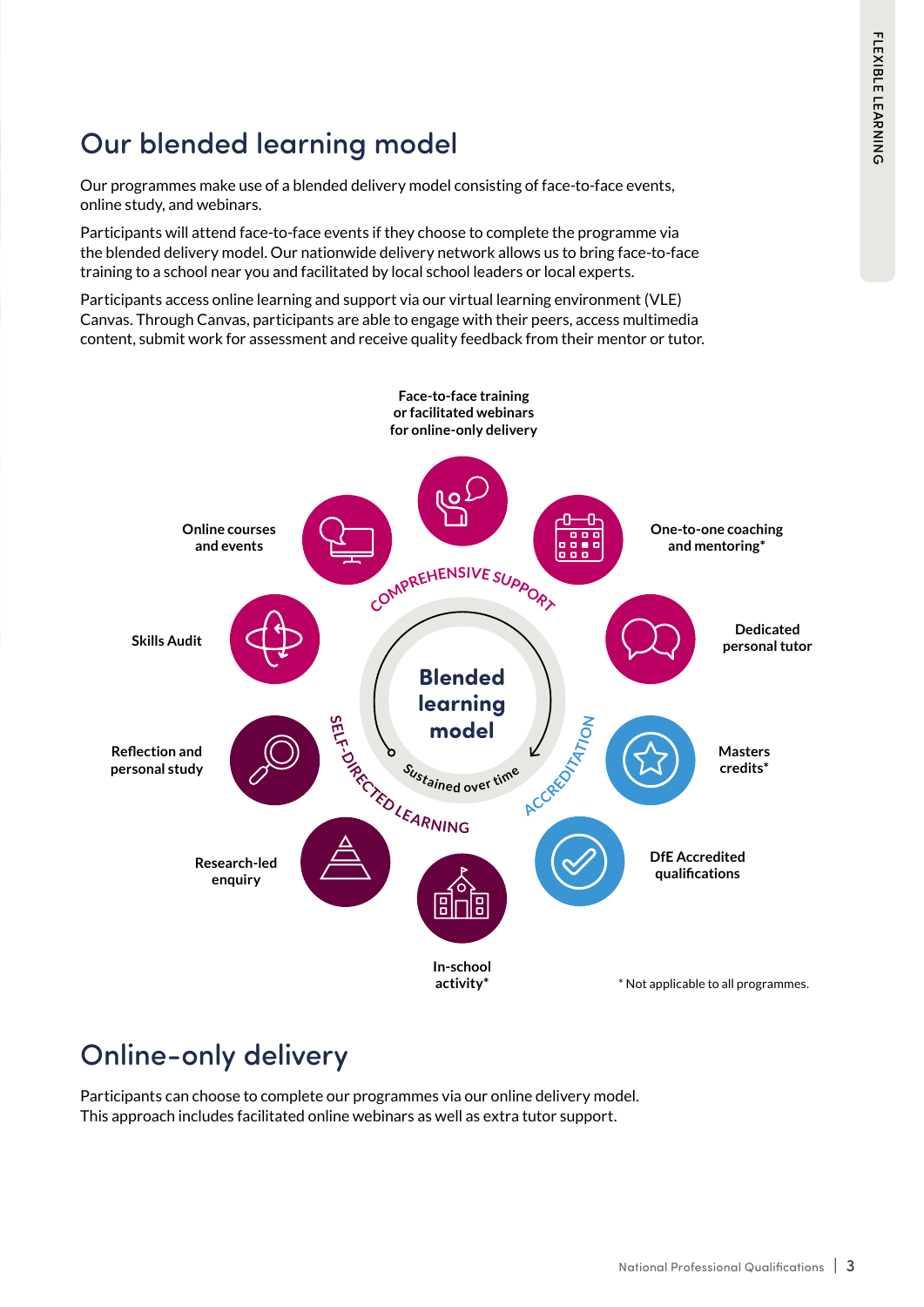<span id="page-5-0"></span>As a leading NPQ provider, Outstanding Leaders Partnership is able to offer all six of the reformed NPQs

# National Professional Qualifications

From September 2021, a reformed suite of NPQs is available to teachers and leaders. The reformed suite of qualifications includes a number of improvements and additions.

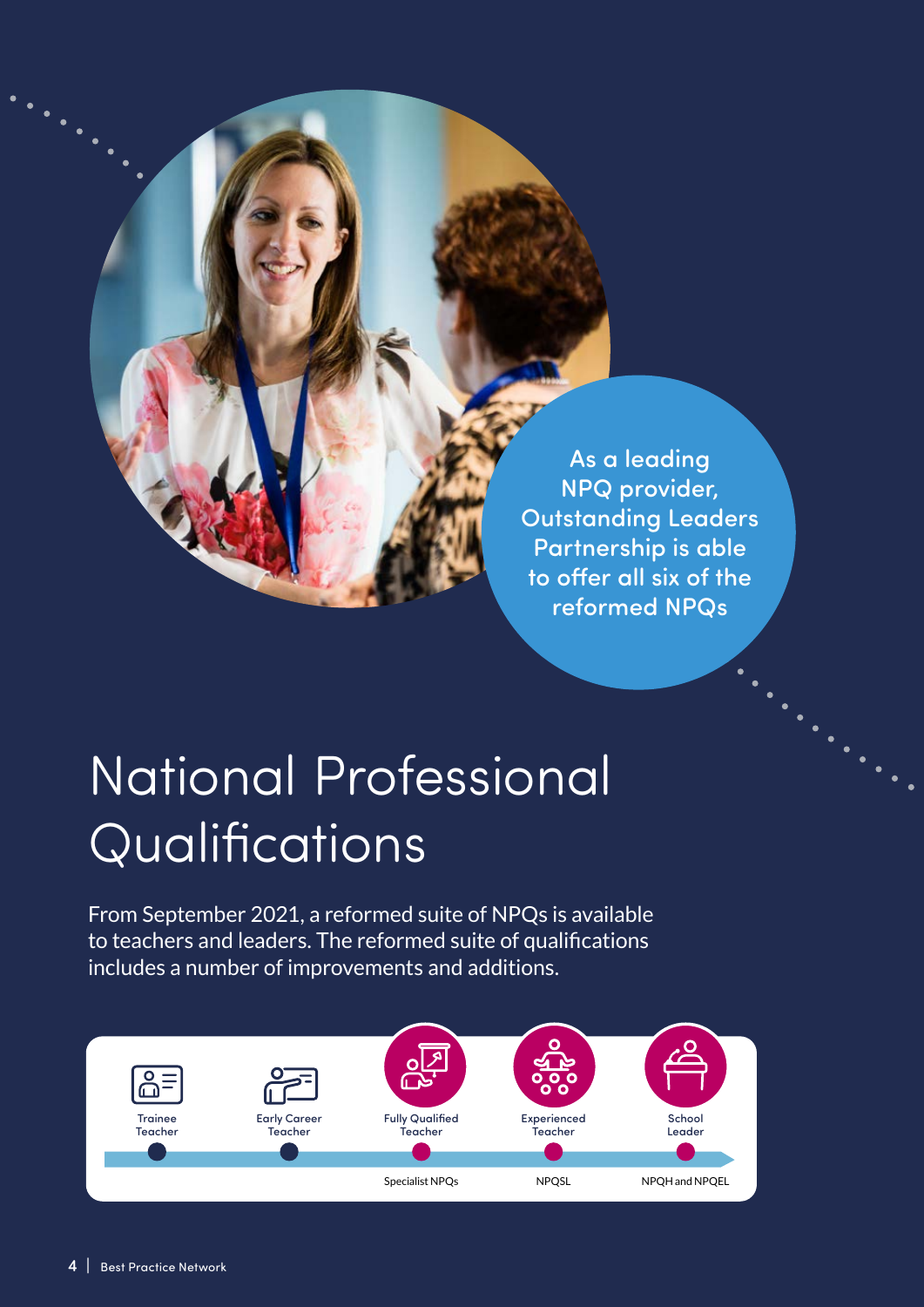### How are the NPQs being reformed?

To best address the broad range of responsibilities of current and aspiring middle leaders, the Middle Leadership NPQ has been replaced with three new specialist NPQs.

These specialist qualifications are:

- National Professional Qualification for Leading Teaching (NPQLT)
- National Professional Qualification for Leading Behaviour and Culture (NPQLBC)
- National Professional Qualification for Leading Teacher Development (NPQLTD)

The reformed suite of leadership NPQs includes:

- National Professional Qualification for Senior Leadership (NPQSL)
- National Professional Qualification for Headship (NPQH)
- National Professional Qualification for Executive Leadership (NPQEL)

For more information, please visit **[outstandingleaders.org/npq](http://outstandingleaders.org/npq)**

 $\ddots$  . . . . .

#### Why take a reformed NPQ?

NPQs are suitable for school leaders at each stage of their career.

Benefits for schools include:

- $\odot$  Increased workforce capacity, capability and confidence
- $\circlearrowleft$  Staff retention and succession
- $\odot$  Research-based improvement activity addressing priority needs

#### **"Last week I was delighted to learn that I was successful in my NPQEL assessment.**

The on-going guidance and advice from OLP and BPN was really valuable. The range of resources provided helped me to remain organised and focussed and made tracking my progress through the programme easier."

> Lyndon Evans, Executive Principal, Aspire Academies Trust

#### **OUR PROGRAMME LEAD**

Yvonne is passionate about ensuring schools and academies have the best leaders. She has extensive national, regional and local experience working in the areas of school improvement, the self -improving school system, leadership professional development and training.



**Yvonne Gandy** Programme Lead: NPQ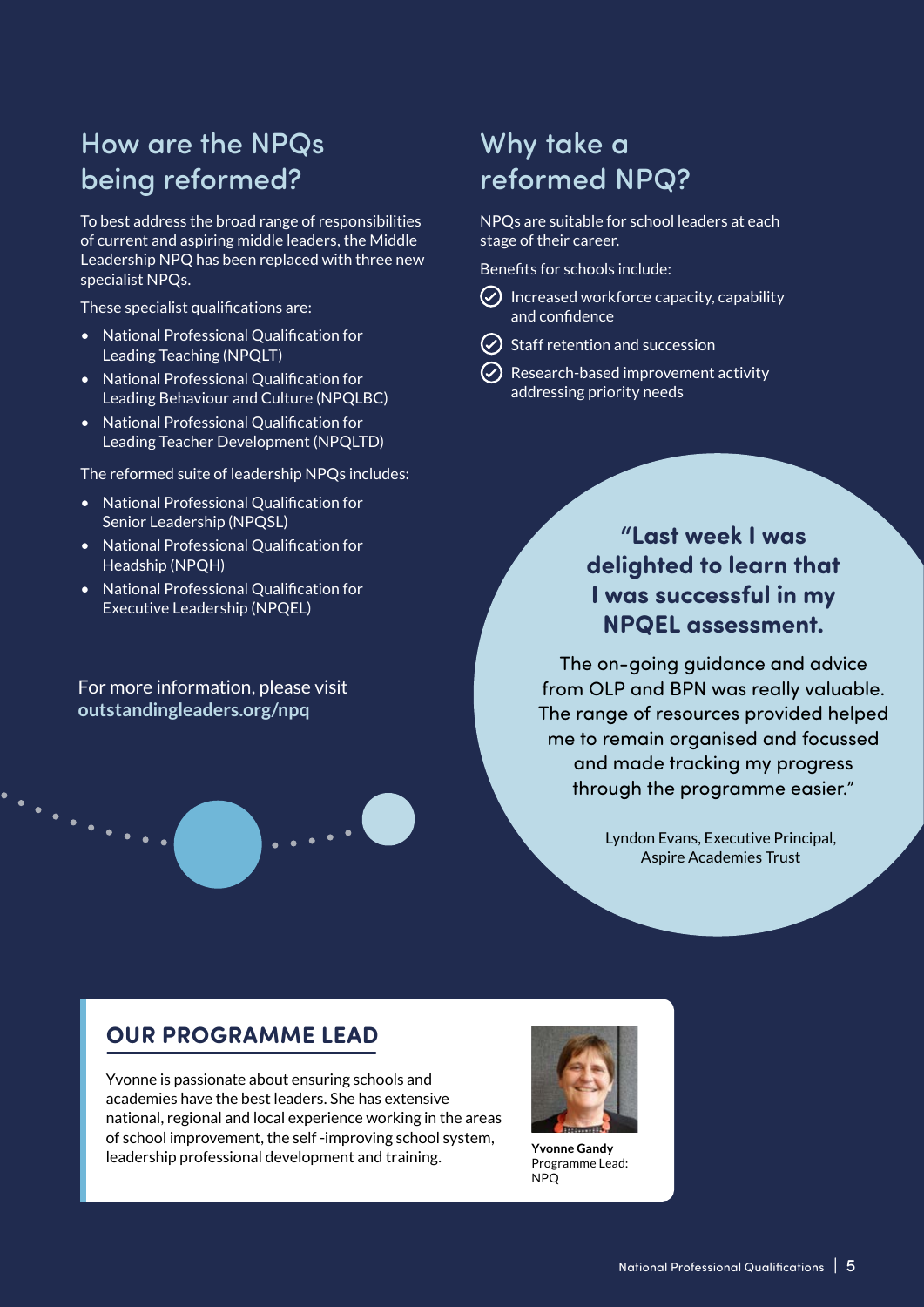## <span id="page-7-0"></span>NPQ for Leading Teaching (NPQLT)

Completion of this qualification leads to the **National Professional Qualification for Leading Teaching** 

#### Who is it for?

Colleagues with at least 3 years teaching experience. NPQLT is suitable for teachers who have, or are aspiring to have, responsibilities for leading teaching in a subject, year group, key stage or phase.

#### How is it delivered?

There are two delivery options when taking the NPQLT. Participants will usually complete the qualification within 12 months and undertake a summative assessment task at the end of this period. You can choose to complete the programme via our traditional blended delivery model or via an online-only option.

Our blended delivery model consists of 3 face-to-face events, online study, webinars and coaching. Our nationwide delivery network allows us to bring face-to-face training to a school near you and facilitated by local school leaders.

Participants access online learning and support via our virtual learning environment (VLE), Canvas. Through Canvas, participants are able to engage with their peers, access multimedia content and submit work for assessment.

The online-only delivery option replaces the face-to-face events with facilitated webinars as well as extra tutor support.

#### What do I need?

A signed declaration from your headteacher in which they agree to support you through the programme and confirm that the school will finance the cost of the course.

#### **Benefits**

NPQLT gives participants all of the essential knowledge, skills and concepts that underpin successful leadership of teaching. Participants will learn how to:

- $\odot$  Contribute to the creation of a culture of high expectations across the school
- $\odot$  Support colleagues to plan effective lessons
- $\circlearrowright$  Support colleagues to avoid common assessment pitfalls
- $\vee$  Encourage colleagues to use high quality, reliable assessment without creating unnecessary workload
- $\odot$  Access and draw on the best available evidence and research

**Apprenticeship funded route coming soon.**  Contact us to learn more.

#### **AT A GLANCE**

Course Duration: **12 months** Face-to-Face Events: **3 events** Online Learning: **38 hours** Coaching: **6 hours** Total Learning Hours: **82 hours** Final Assessment: **Case study scenario**

**Masters credits available** 

Learn more at **[outstandingleaders.org/NPQLT](http://outstandingleaders.org/NPQLT)**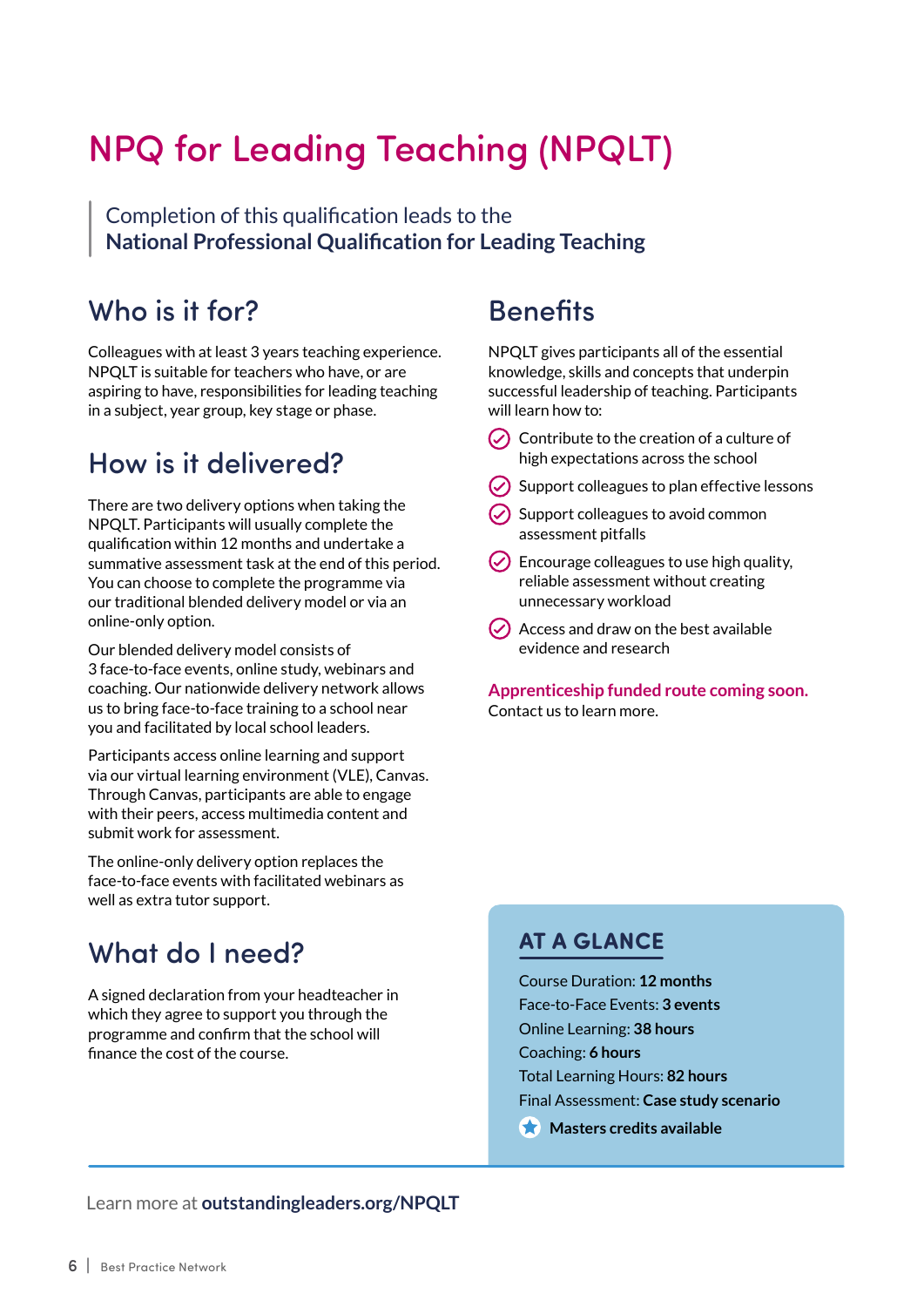## <span id="page-8-0"></span>NPQ for Leading Behaviour and Culture (NPQLBC)

Completion of this qualification leads to the **National Professional Qualification in Leading Behaviour and Culture**

#### Who is it for?

Colleagues with at least 3 years teaching experience. NPQLBC is for teachers who have, or are aspiring to have, responsibilities for leading behaviour and/or supporting pupil wellbeing in their school.

#### How is it delivered?

There are two delivery options when taking the NPQLBC. Participants will usually complete the qualification within 12 months and undertake a summative assessment task at the end of this period. You can choose to complete the programme via our traditional blended delivery model or via an online-only option.

Our blended delivery model consists of 3 face-to-face events, online study, webinars and coaching. Our nationwide delivery network allows us to bring face-to-face training to a school near you and facilitated by local school leaders.

Participants access online learning and support via our virtual learning environment (VLE), Canvas. Through Canvas, participants are able to engage with their peers, access multimedia content and submit work for assessment.

The online-only delivery option replaces the face-to-face events with facilitated webinars as well as extra tutor support.

#### What do I need?

A signed declaration from your headteacher in which they agree to support you through the programme and confirm that the school will finance the cost of the course.

### **Benefits**

NPQLBC gives participants all of the essential knowledge, skills and concepts that underpin successful leadership of culture and behaviour. Participants will learn how to:

- $\odot$  Contribute to the creation of a culture of high expectations across the school
- $\odot$  Support the development of a positive, predictable and safe environment for pupils
- $\circ$  Support pupils who need more intensive support with their behaviour
- $\odot$  Align professional development priorities related to behaviour and culture with wider school improvement priorities
- $\odot$  Access and draw on the best available evidence and research

**Apprenticeship funded route coming soon.**  Contact us to learn more.

#### **AT A GLANCE**

Course Duration: **12 months** Face-to-Face Events: **3 events** Online Learning: **38 hours** Coaching: **6 hours** Total Learning Hours: **82 hours** Final Assessment: **Case study scenario Masters credits available** 

Learn more at **[outstandingleaders.org/NPQLBC](http://outstandingleaders.org/NPQLBC)**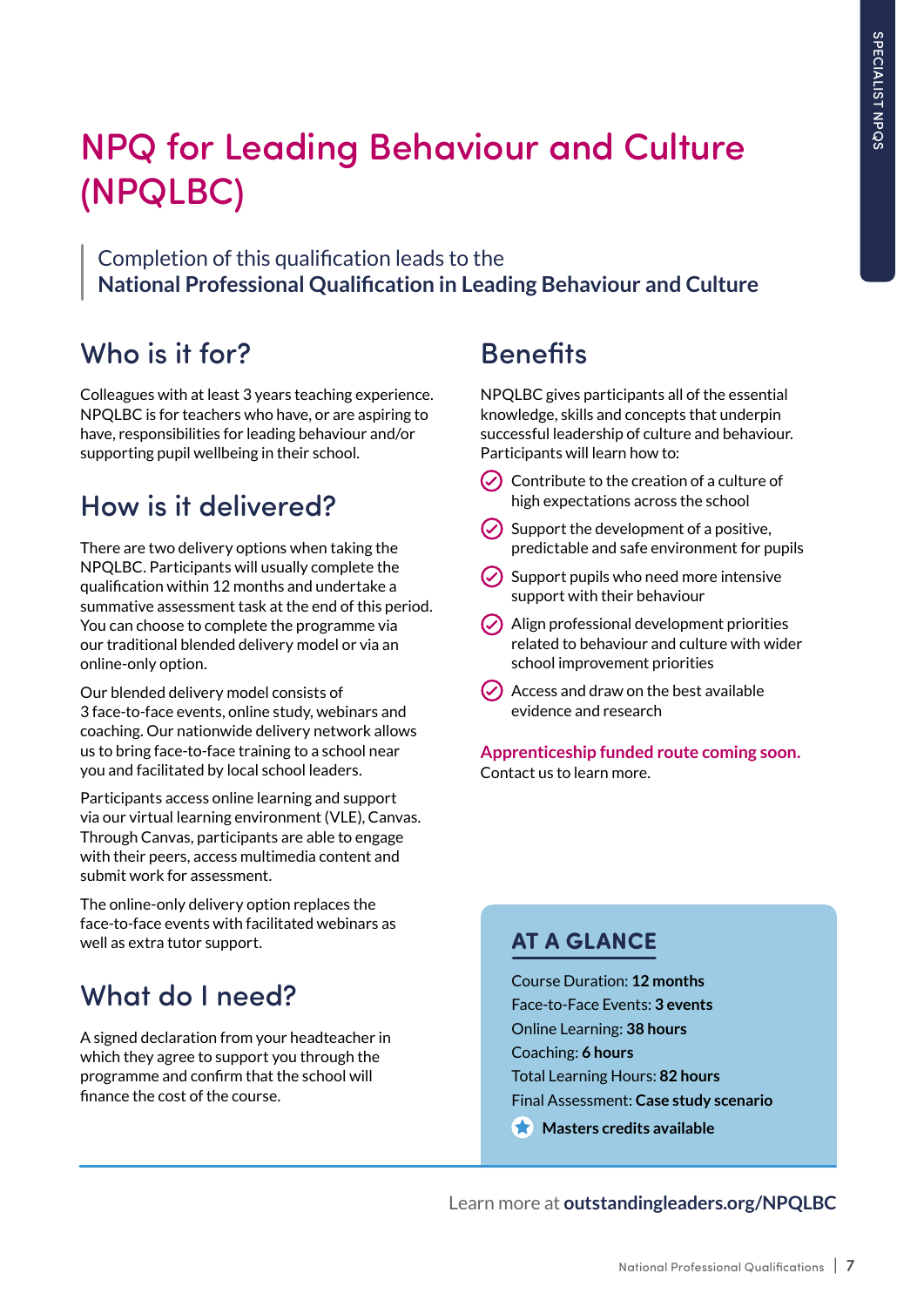## <span id="page-9-0"></span>NPQ for Leading Teacher Development (NPQLTD)

Completion of this qualification leads to the **National Professional Qualification for Leading Teacher Development** 

#### Who is it for?

Colleagues with at least 3 years teaching experience. NPQLTD is for teachers who have, or are aspiring to have, responsibilities for leading the development of other teachers in their school. They may have responsibilities for the development of all teachers across a school or specifically trainees or teachers who are early in their career.

#### How is it delivered?

There are two delivery options when taking the NPQLTD. Participants will usually complete the qualification within 12 months and undertake a summative assessment task at the end of this period. You can choose to complete the programme via our traditional blended delivery model or via an online-only option.

Our blended delivery model consists of 3 face-to-face events, online study, webinars and coaching. Our nationwide delivery network allows us to bring face-to-face training to a school near you and facilitated by local school leaders.

Participants access online learning and support via our virtual learning environment (VLE), Canvas. Through Canvas, participants are able to engage with their peers, access multimedia content and submit work for assessment.

The online-only delivery option replaces the face-to-face events with facilitated webinars as well as extra tutor support.

#### What do I need?

A signed declaration from your headteacher in which they agree to support you through the programme and confirm that the school will finance the cost of the course.

#### **Benefits**

NPQLTD gives participants all of the essential knowledge, skills and concepts that underpin successful leadership of teacher development. Participants will learn how to:

- $\triangledown$  Become adept in supporting initial teacher training, Early Career Teachers and the wider development of all colleagues across the school
- $\triangledown$  Develop expertise across a number of specialist areas related to their role (e.g. designing professional development)
- $\vee$  Review and evaluate practice in order to get the best outcomes for staff and young people
- $\odot$  Make evidence-based decisions and approach leading teacher development in an effective and efficient manner
- $\triangledown$  Access and draw on the best available evidence and research

**Apprenticeship funded route coming soon.**  Contact us to learn more.

#### **AT A GLANCE**

Course Duration: **12 months** Face-to-Face Events: **3 events** Online Learning: **38 hours** Coaching: **6 hours** Total Learning Hours: **82 hours** Final Assessment: **Case study scenario**

**Masters credits available** 

Learn more at **[outstandingleaders.org/NPQLTD](http://outstandingleaders.org/NPQLTD)**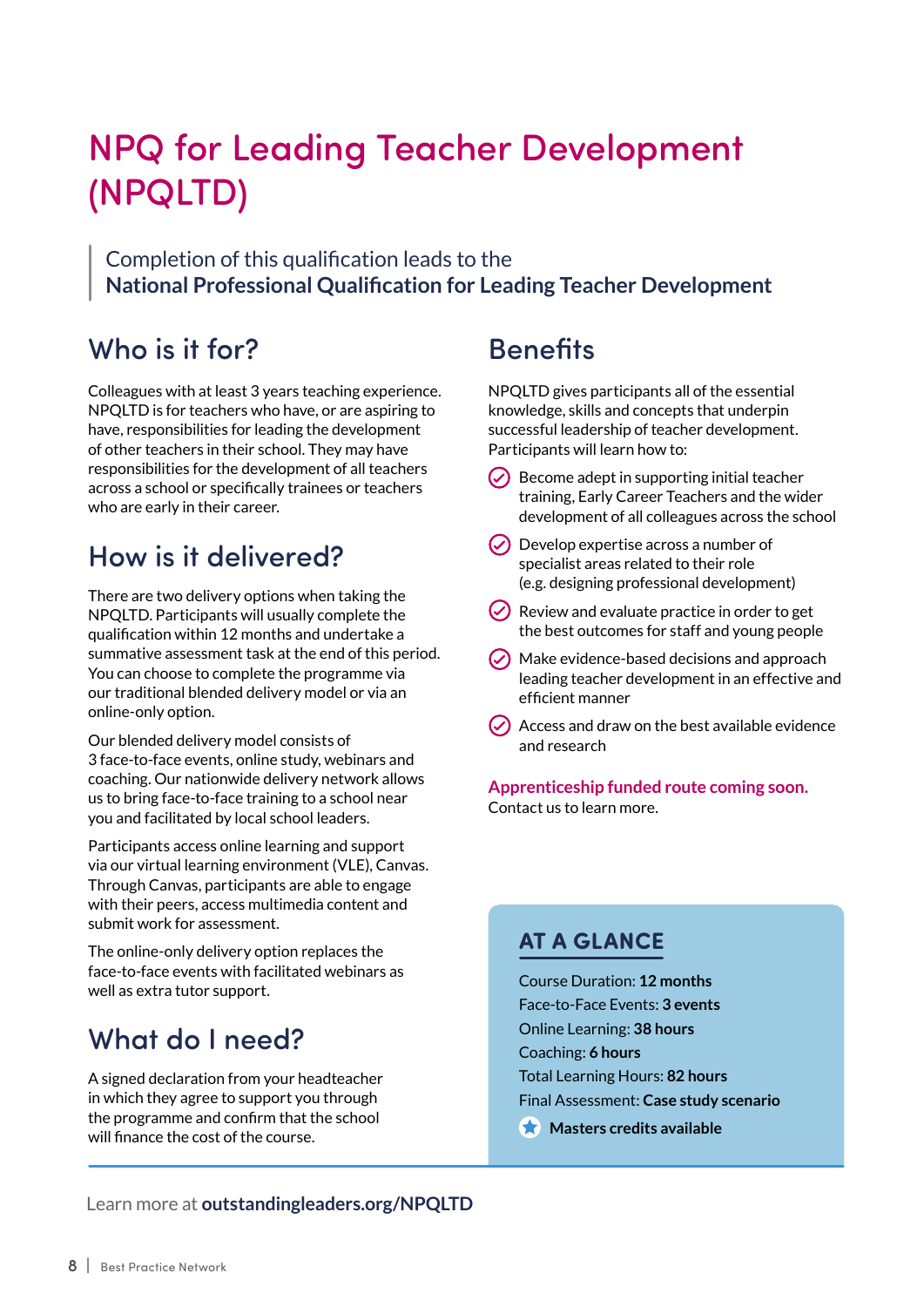## <span id="page-10-0"></span>NPQ for Senior Leadership (NPQSL)

Completion of this qualification leads to the **National Professional Qualification in Senior Leadership**

#### Who is it for?

NPQSL is suitable for senior leaders with crossschool responsibilities, for example, an experienced middle leader, a deputy head, a special educational needs co-ordinator (SENCO), an advanced skills teacher or a senior member of staff.

### How is it delivered?

NPQSL makes use of a blended delivery model consisting of face-to-face events, online study, webinars and coaching. Participants will complete the qualification within 18 months and undertake a summative assessment task at the end of this period.

Participants will attend 4 face-to-face events. Our nationwide delivery partnership network allows us to bring face-to-face training to a school near you and facilitated by local school leaders.

Participants access online learning and support via our virtual learning environment (VLE) Canvas. Through Canvas, participants are able to engage with their peers, access multimedia content and submit work for assessment.

NPQSL participants can choose to complete the programme via our virtual online delivery model. This delivery model includes virtual live events to replace face-to-face events.

## What do I need?

A signed declaration from your headteacher in which they agree to support you through the programme and confirm that the school will finance the cost of the course.

### **Benefits**

- $\odot$  Improve outcomes for pupils in participant areas of responsibility
- $\odot$  Develop your confidence to effectively take on a leadership role and support your team
- $\circledcirc$  Critically evaluate your own leadership practice
- $\odot$  Create your own flexible study plan around other work and personal commitments
- $\vee$  Access cutting-edge leadership theory and engaging online multimedia content
- $\odot$  Facilitation and support from serving school leaders
- $\odot$  Access and draw on the best available evidence and research

**[Apprenticeship funded route available.](#page-15-0)**  [See page 14.](#page-15-0)

#### **AT A GLANCE**

Course Duration: **18 months** Face-to-Face Events: **4 events** Online Learning: **38 hours** Coaching: **10 hours** Total Learning Hours: **98 hours** Final Assessment: **Case study scenario Masters credits available** 

Learn more at **[outstandingleaders.org/npqsl](http://outstandingleaders.org/npqsl)**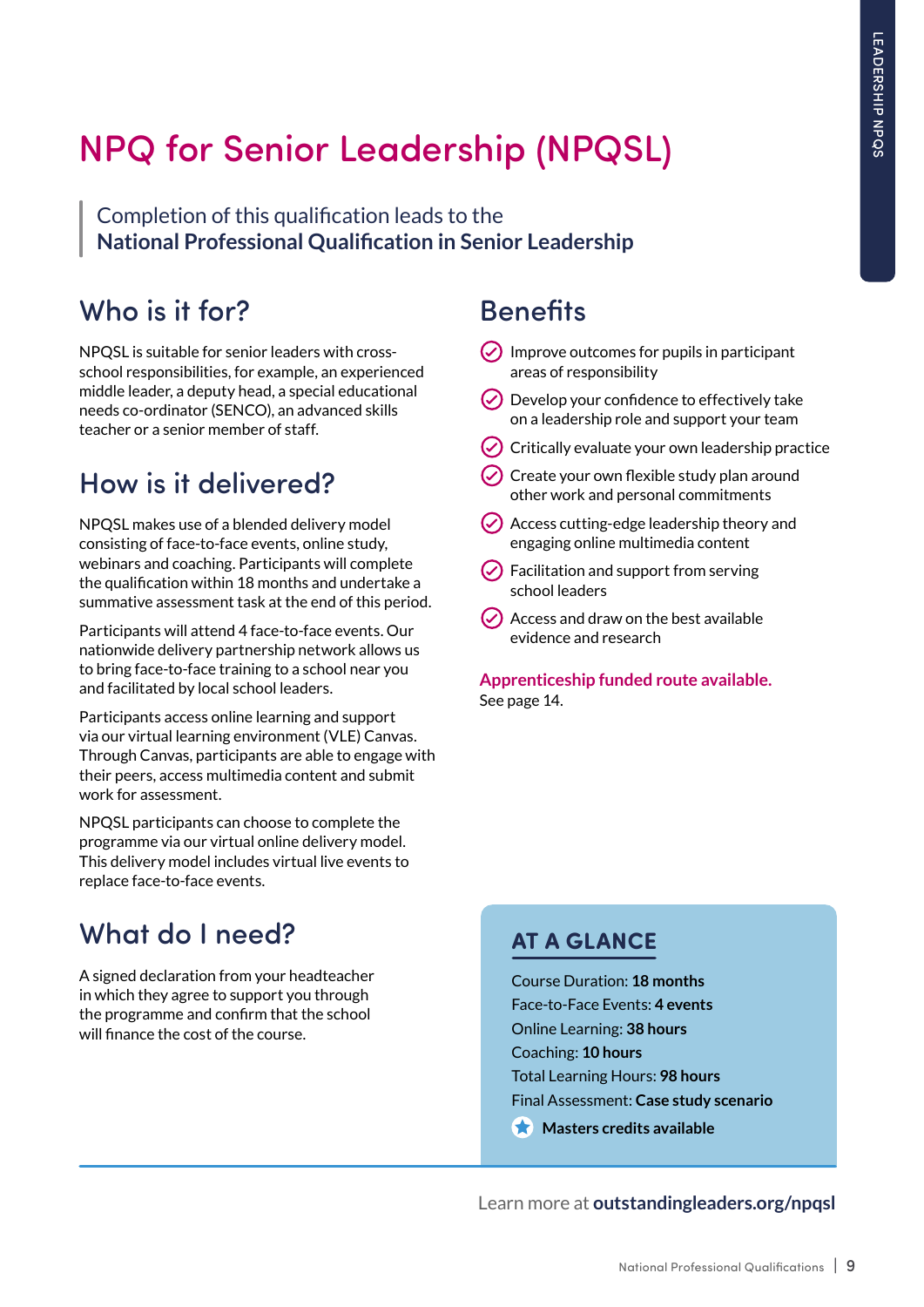## <span id="page-11-0"></span>NPQ for Headship (NPQH)

Completion of this qualification leads to the **National Professional Qualification in Headship** 

#### Who is it for?

NPQH is suitable for those who have recently been made headteachers or who are highly motivated to become headteachers, and no more than 18 months from applying for headship.

#### How is it delivered?

NPQH makes use of a blended delivery model consisting of face-to-face events, online study, webinars and coaching. Participants will complete the qualification within 18 months and undertake a summative assessment task at the end of this period.

Participants will attend 5 face-to-face events. Our nationwide delivery partnership network allows us to bring face-to-face training to a school near you and facilitated by local school leaders.

Participants access online learning and support via our virtual learning environment (VLE) Canvas. Through Canvas, participants are able to engage with their peers, access multimedia content and submit work for assessment.

NPQH participants can choose to complete the programme via our virtual online delivery model. This delivery model includes virtual live events to replace face-to-face events.

#### **"I got the headship!**

The course was absolutely instrumental in my success at interview – I felt so confident because of my reading and the work we've done on the face-to-face days and projects. Thank you for your support and encouragement – it really helped."

> Gaynor Jones, NPQH participant

#### What do I need?

A signed declaration from your headteacher or executive headteacher in which they agree to support you through the programme.

#### **Benefits**

- $\odot$  Improve outcomes for pupils and staff within your school
- $\odot$  Develop your confidence to effectively lead and support the whole school
- $\triangledown$  Critically evaluate your own leadership practice
- $\circlearrowright$  Create your own flexible study plan around other work and personal commitments
- $\odot$  Access cutting-edge leadership theory and engaging online multimedia content
- $\odot$  Facilitation and tutor support from serving school leaders
- $\odot$  Gain valuable support from an experienced leadership coach to hone your leadership skills
- $\odot$  Access and draw on the best available evidence and research

**Apprenticeship funded route coming soon.**  Contact us to learn more.

#### **AT A GLANCE**

Course Duration: **18 months** Face-to-Face Events: **5 events** Online Learning: **38 hours** Coaching: **10 hours** Total Learning Hours: **112 hours** Final Assessment: **Case study scenario**

**Masters credits available** 

Learn more at **[outstandingleaders.org/npqh](http://outstandingleaders.org/npqh)**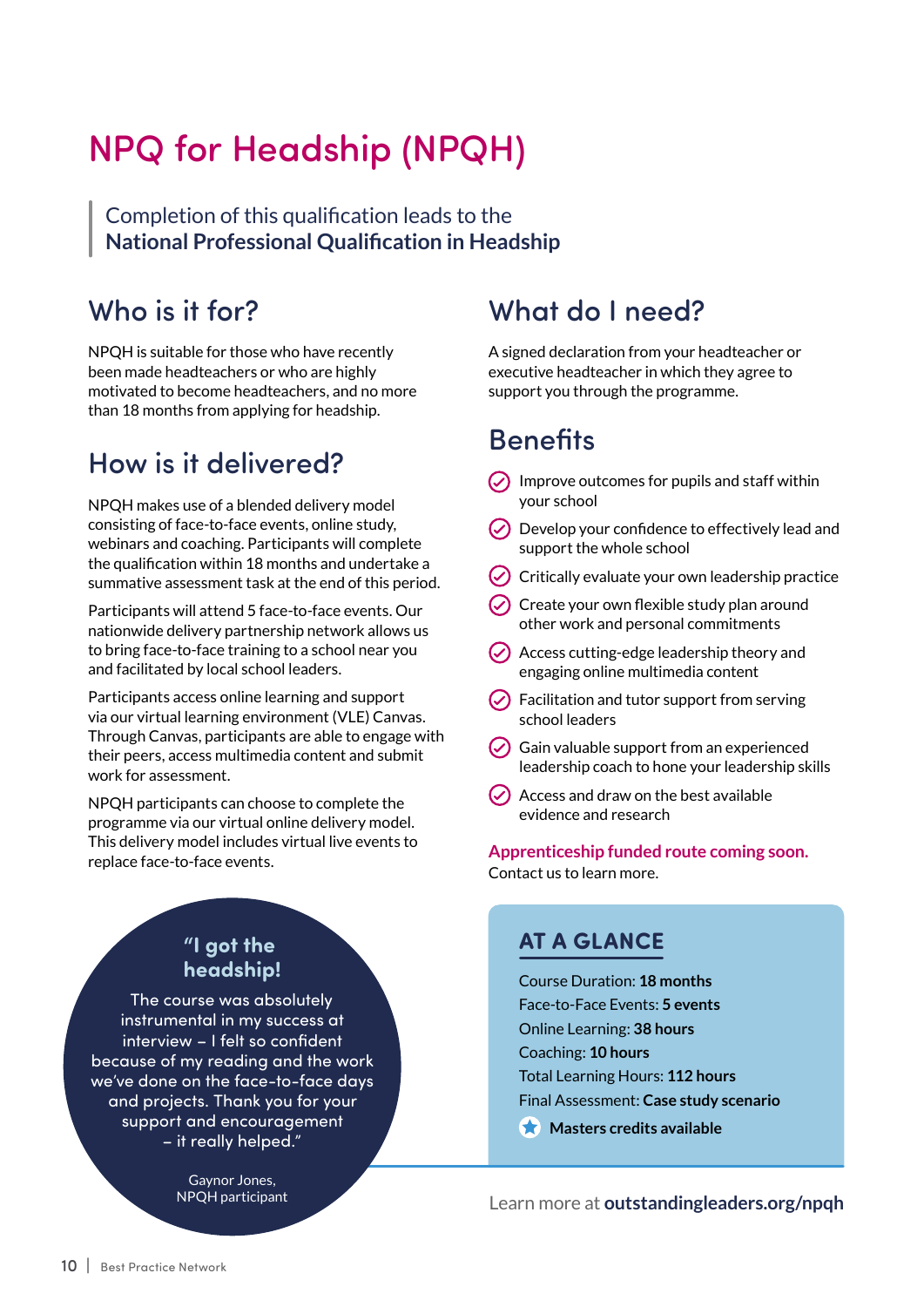## <span id="page-12-0"></span>NPQ for Executive Leadership (NPQEL)

Completion of this qualification leads to the **National Professional Qualification in Executive Leadership** 

#### Who is it for?

Colleagues who have been a headteacher for 3 years. NPQEL is suitable for colleagues aspiring to, or already in, leadership roles across more than one school. This includes headteachers, executive headteachers and directors of school improvement.

## How is it delivered?

NPQEL makes use of a blended delivery model consisting of face-to-face events, online study, webinars and coaching. Participants will complete the qualification within 18 months and undertake a summative assessment task at the end of this period.

Participants will attend 6 face-to-face events (including 1 x 2 day conference) via the blended delivery model. Our nationwide delivery partnership network allows us to bring face-to-face training to a school near you and facilitated by local school leaders.

Participants access online learning and support via our virtual learning environment (VLE) Canvas. Through Canvas, participants are able to engage with their peers, access multimedia content and submit work for assessment.

NPQEL participants can choose to complete the programme via our virtual online delivery model. This delivery model includes virtual live events to replace face-to-face events.

### What do I need?

A signed declaration from a senior staff member in which they agree to support you through the programme and confirm that the school will finance the cost of the programme.

### **Benefits**

- $\circledcirc$  Improve outcomes for pupils and staff across your trust or school group
- $(\checkmark)$  Develop your confidence to effectively lead and support across several schools or a trust
- $\circlearrowleft$  Critically evaluate your own leadership practice
- $\odot$  Create your own flexible study plan around other work and personal commitments
- $\circ$  Gain valuable support from an experienced leadership coach to hone your leadership skills
- $\odot$  Debate and discuss experience and learnings with other highly motivated peers
- $\circlearrowright$  Access cutting-edge leadership theory and engaging online multimedia content
- $\odot$  Access and draw on the best available evidence and research

**[Apprenticeship funded route available.](#page-16-0)**  [See page 15.](#page-16-0)

#### **AT A GLANCE**

Course Duration: **18 months** Face-to-Face Events: **6 events (including 1 x 2-day conference)** Online Learning: **38 hours** Coaching: **10 hours** Total Learning Hours: **124 hours** Final Assessment: **Case study scenario**

**Masters credits available** 

Learn more at **[outstandingleaders.org/npqel](http://outstandingleaders.org/npqel)**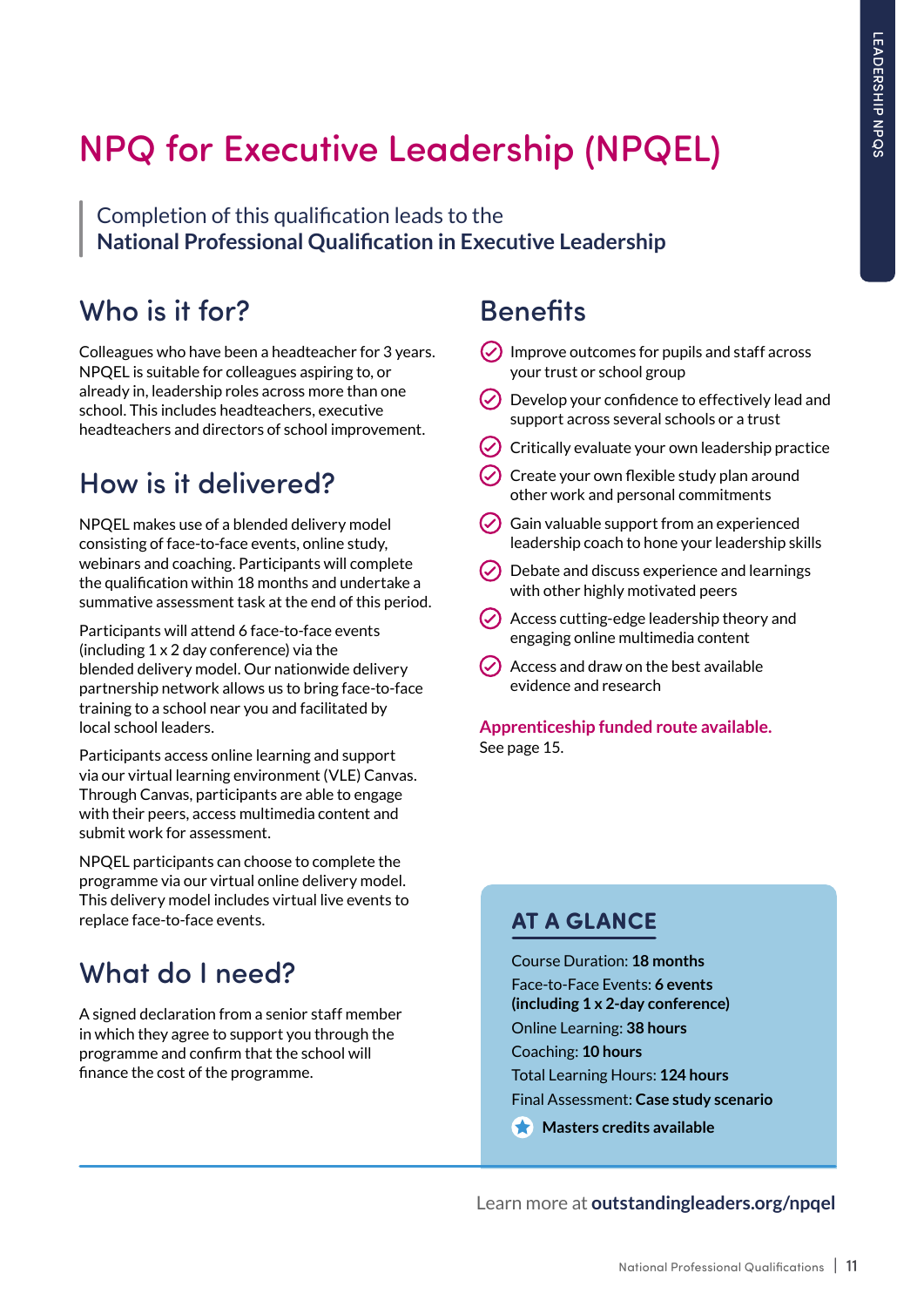# <span id="page-13-0"></span>Apprenticeships

Learn how apprenticeships can be used to recruit, upskill and retrain your staff.

## Understanding Apprenticeships for Schools

All schools and nurseries have access to ring-fenced funding to support staff at all levels onto apprenticeship training programmes.

Apprenticeships are work-based training programmes designed to help employers train individuals for specific job roles.

- An apprenticeship can be for new and existing staff
- Apprenticeship training can be from Level 2 (GCSE equivalent) through to Level 7 (Masters level)

Best Practice Network is a national apprenticeship provider working exclusively with schools and nurseries to deliver apprenticeship training in leadership and the early years.

Learn more at **[bestpracticenet.co.uk/apprenticeships](http://bestpracticenet.co.uk/apprenticeships)**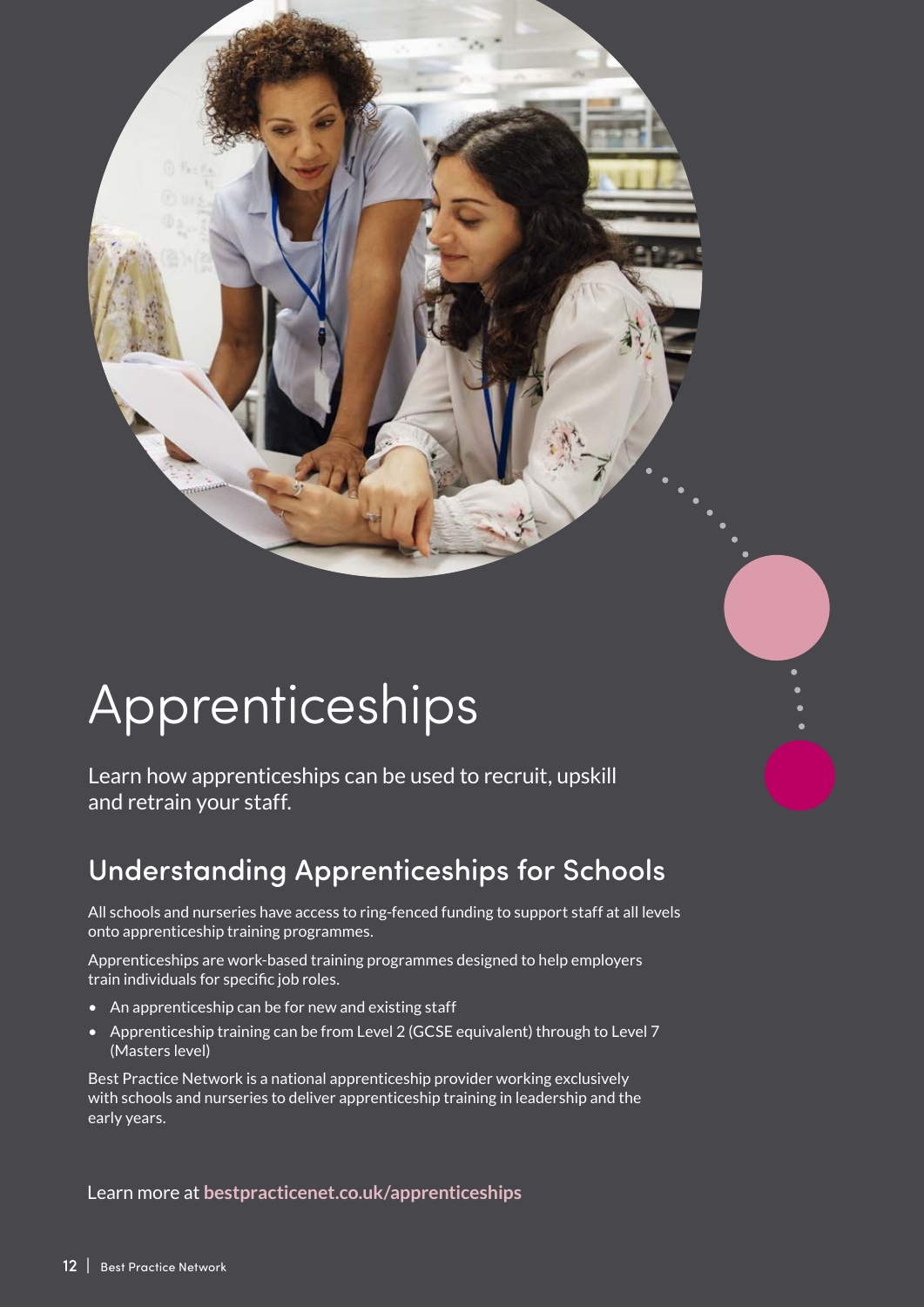### Off-the-job training

Apprentices are required to spend 20% of their working hours acquiring new workplace skills, knowledge and behaviours. However, this includes any work-place activities that bring new learning.



#### The Apprenticeship Levy

Our programmes qualify for funding from the English apprentice levy fund. Employers with a salary bill over £3m per annum are required to pay 0.5% of their salary bill into the levy. These funds are ring-fenced for apprenticeship programmes and after two years unused funds are lost.

If your organisation does not pay into the levy, then it always co-invests with the government. The maximum amount your organisation will pay for apprenticeship training is 5% of the total cost.

## Accessing levy funding

Best Practice Network can support your school or setting to engage staff on apprenticeship training and access levy funding.

- **• Levy paying Academies and Trusts:** Drawn down directly using your Apprenticeship Service Account
- **• Maintained schools (LA funded):** Drawn down by the Local Authority from their levy fund
- **• Non-levy paying schools:** Education Skills Funding Agency (ESFA) will fund 95% of the course fee through the 'co-investment' scheme

#### **OUR APPRENTICESHIP LEAD**

Tracy is passionate about apprenticeships and the opportunities they bring for new and existing staff to gain new knowledge, skills and behaviours in the workplace. With a background in lecturing and apprenticeships in a large FE College, she has extensive experience of managing and delivering apprenticeships in a range of sectors.<br>Apprenticeships in a range of sectors.



Apprenticeship Lead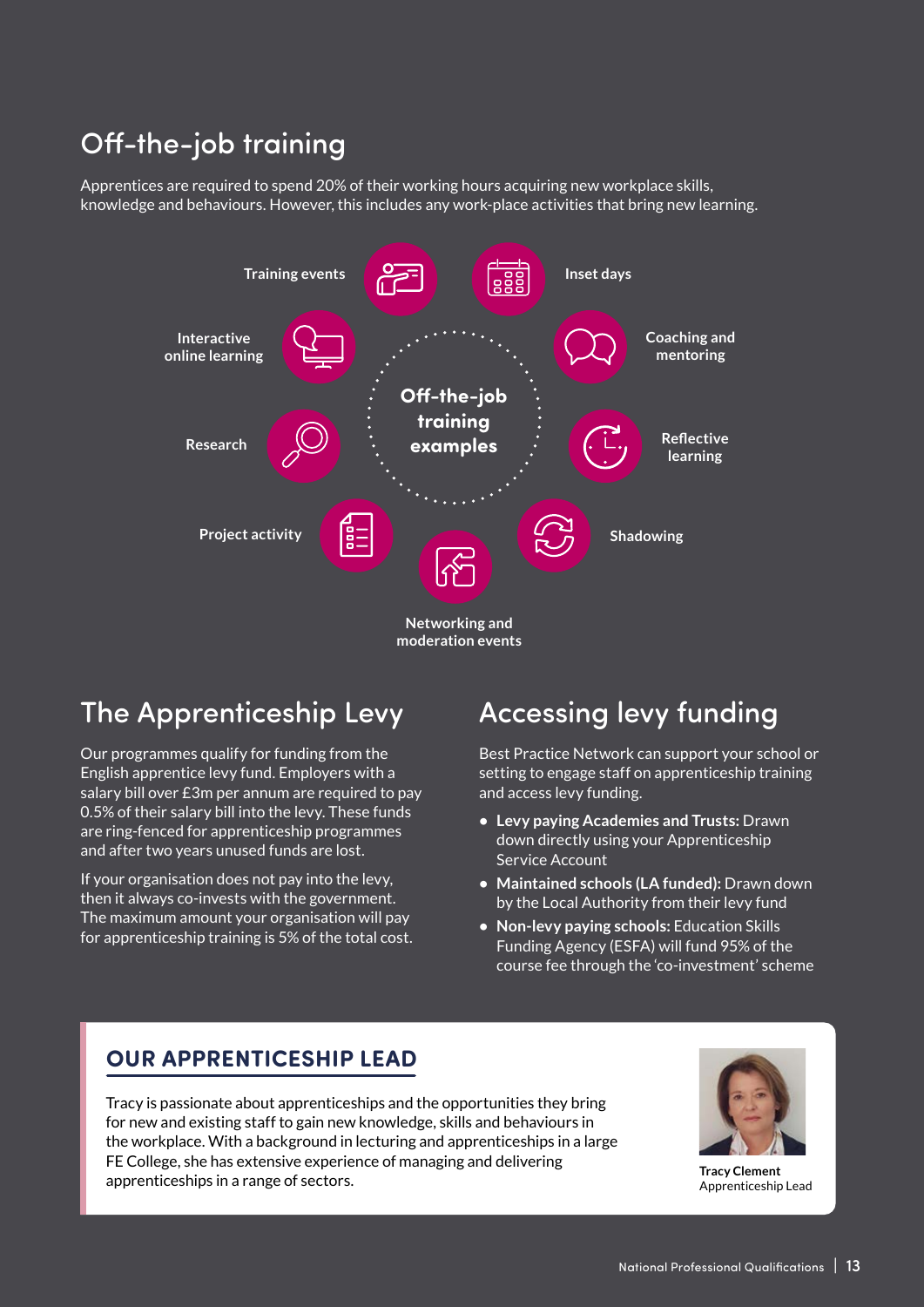## <span id="page-15-0"></span>Senior Leader Apprentice (with NPQSL) Level 5

Completion of this programme leads to the **Level 5 Operations/Departmental Manager apprenticeship standard**  and the **National Professional Qualification in Senior Leadership**

#### Who is it for?

This dual award is for those who are, or aspire to become, a senior leader with cross-school responsibilities such as an experienced middle leader, a SEN coordinator, an assistant headteacher, or other senior staff.

#### How is it delivered?

Facilitated delivery takes place over an 18-month period with participants submitting a summative assessment task at the end of the 18 months.

Delivery comprises four face-to-face events, three facilitated 3-week core online courses, quarterly school visits, monthly one-to-one review meetings, regular support webinars, work practice activity and end point assessment.

There are two possible start dates per year, one in the autumn term and one in the spring term.

Groups are hosted by a national network of trust and teaching school hub partners ensuring programme content and peer engagement is tailored to reflect local needs.

#### What do I need?

- Support from your headteacher and levy account holder
- 5 GCSE's at Grade C (4) including English and Maths, or able to achieve Level 2 English and Maths whilst on programme
- Must have held residency in the UK for the last three years

#### **Benefits**

- $\odot$  Nationally accredited and locally delivered qualifications tailored to your needs
- $\circ$  NPQ training with an added focus on behaviour and skills development
- $\circ$  Support the succession of school leaders and build cohesive, effective teams
- $\circ$  Unparalleled support from expert apprenticeship tutors and programme facilitators to check learning and development needs
- Access cutting-edge leadership theory and engaging online multimedia content
- $\vee$  Develop your confidence to effectively take on a leadership role and support your team
- $\odot$  Access and draw on the best available evidence and research

Available from September 2021.

Please contact us for more information: **[cpd@bestpracticenet.co.uk](mailto:cpd@bestpracticenet.co.uk)**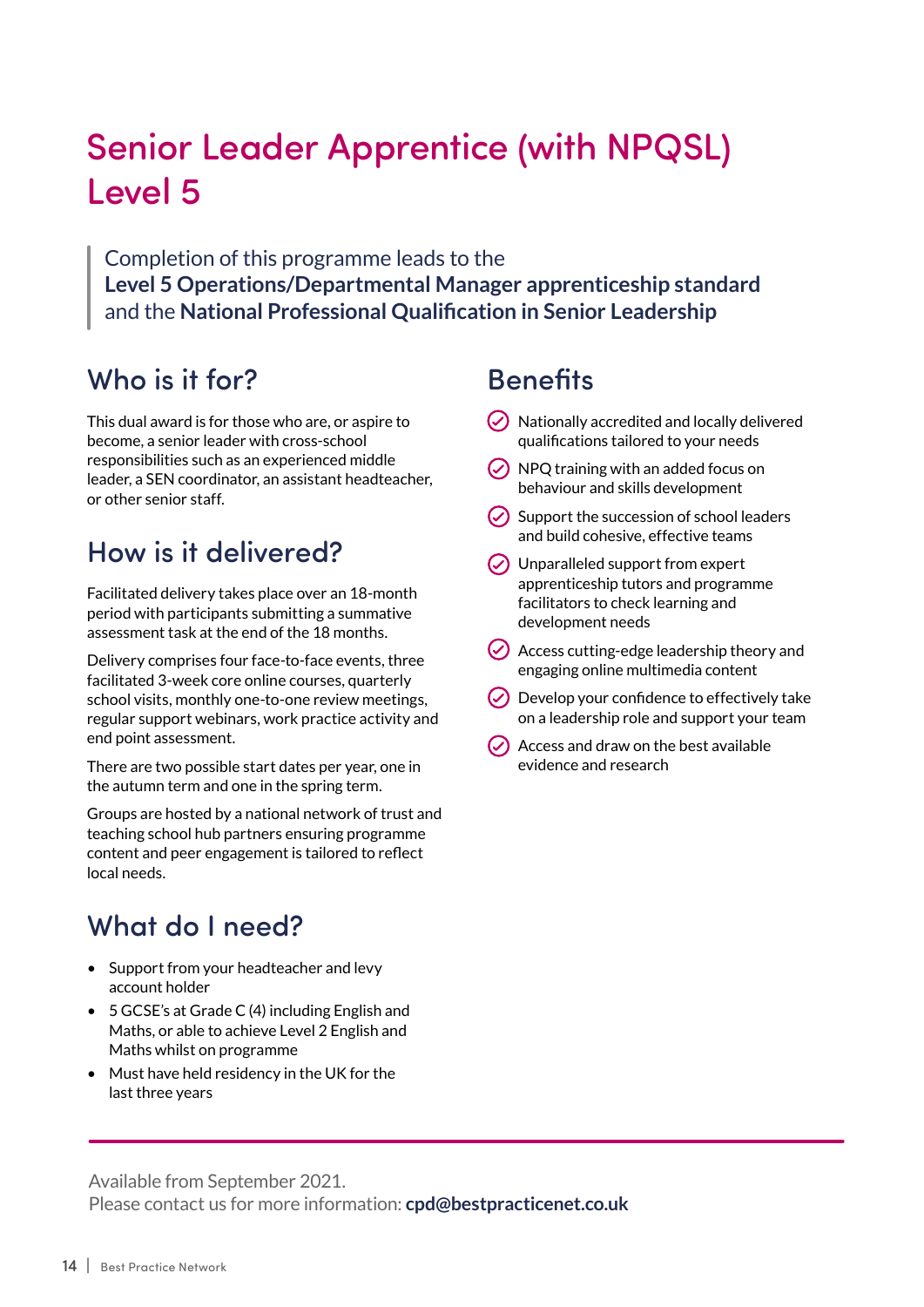## <span id="page-16-0"></span>Executive Leader Apprentice (with NPQEL) Level 7

Completion of this programme leads to the **Level 7 Senior Leader apprenticeship standard** and the **National Professional Qualification in Executive Leadership**

#### Who is it for?

This dual award is suitable for colleagues aspiring to, or already in, leadership roles across several schools or a trust. This includes headteachers, executive headteachers and directors of school improvement.

### How is it delivered?

Facilitated delivery takes place over an 18-month period with participants submitting a summative assessment task at the end of the 18 months.

Delivery comprises six face-to-face events (includes one residential), three facilitated 3-week online core courses, quarterly school visits, monthly one-to-one review meetings, regular support webinars, work practice activity and end point assessment.

There are two possible start dates per year, one in the autumn term and one in the spring term.

Groups are hosted by a national network of trust and teaching school partners ensuring programme content and peer engagement is tailored to reflect local needs.

## What do I need?

- Support from your school or trust and levy account holder
- 5 GCSE's at Grade C (4) including English and Maths, or able to achieve Level 2 English and Maths whilst on programme
- Must have held residency in the UK for the last three years

#### **Benefits**

- $\odot$  Increased capability and capacity to lead multi-school development, improving outcomes for pupils across the school group or trust
- $\odot$  Increased understanding of self and of the behaviours needed to lead at executive leadership level
- $\odot$  Time to reflect on leadership practice and ability to check learning and development needs
- $\vee$  Unparalleled support from expert apprenticeship tutors and programme facilitators to check learning and development needs
- $\bigcirc$  Access cutting-edge leadership theory and engaging online multimedia content
- $\triangledown$  Gain valuable support from an experienced leadership coach to hone your leadership skills
- $\circ$  Access and draw on the best available evidence and research

Available from September 2021.

Please contact us for more information: **[cpd@bestpracticenet.co.uk](mailto:cpd@bestpracticenet.co.uk)**